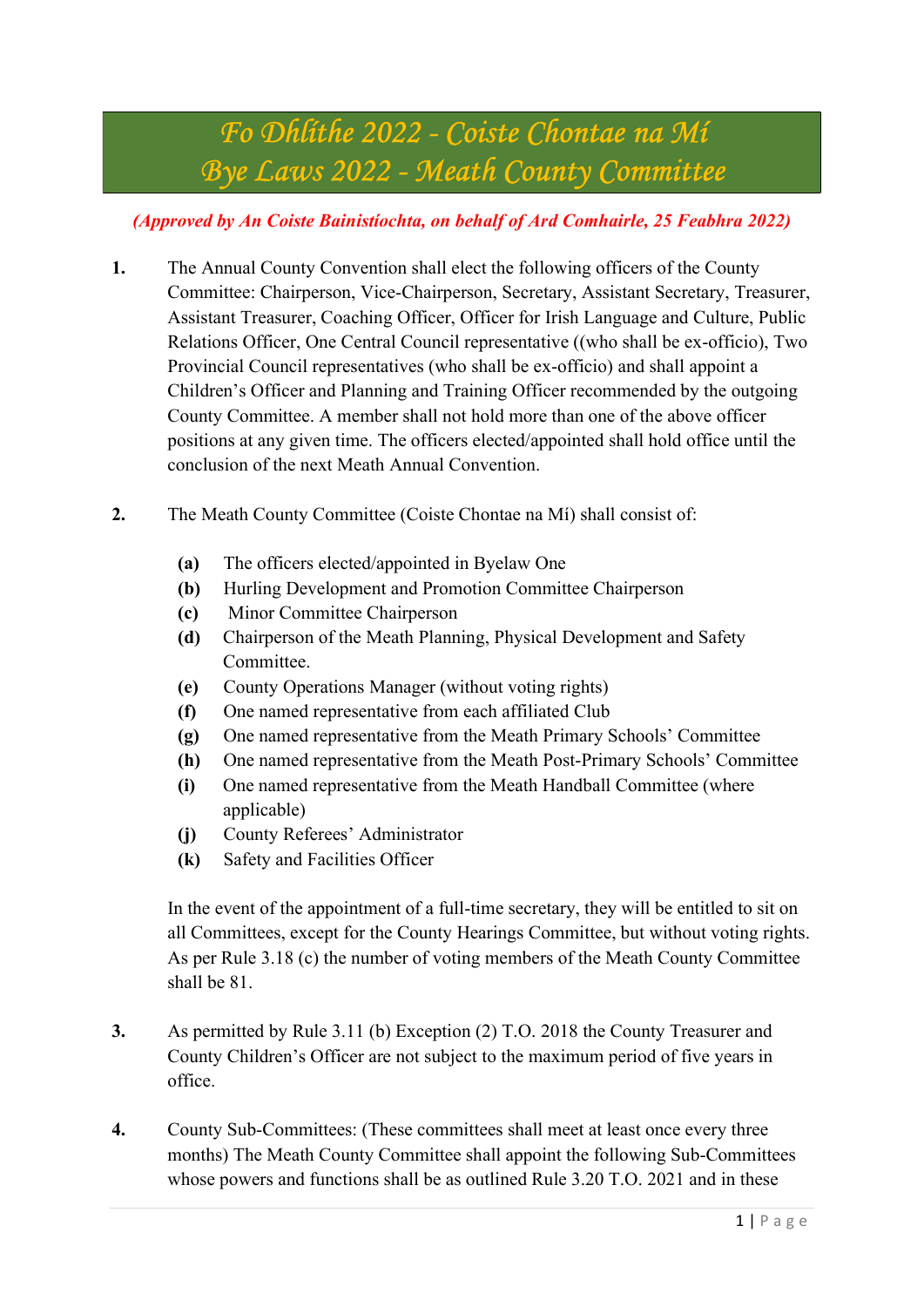Bye Laws: All members of sub-committees shall be named. A member who has served five years consecutively or cumulatively, as the Chairperson, Secretary, or other named position on a specific sub-committee, shall be ineligible to hold that named officership/position for the five-year period following immediately after serving the fifth year in that position. A member without a defined officership/position who has served five years consecutively or cumulatively on a committee shall be ineligible to be on that specific sub-committee without a defined officership/position for the five-year period following immediately after serving the fifth year in that position.

- (i) Meath Management Committee (Coiste Bainistíochta an Mhí) which shall consist of the officers of the County Committee and the Central and Provincial Council Representatives, Meath Hurling Development and Promotion Committee Chairperson, Meath Minor Committee Chairperson, Safety and Facilities Officer, Planning and Training Officer, and County Operations Manager (without voting rights).
- (ii) Meath Competitions Control Committee (Coiste Rialaithe Comórtas an Mhí) shall be designated as the sole Competitions Control Committee for the Meath County Committee. It shall consist of a Chairperson, Secretary, A fixtures Analyst, Referees' Administrator (who may only vote on the appointment of Referees') and a minimum of three other members appointed by the County Committee on the recommendation of the Meath Management Committee.
- (iii) Meath Fixtures Analysts (Anailísithe Cluichí an Mhí) At least one Fixtures Analyst shall be appointed by the County Committee on the recommendation of the Meath Management Committee.
- (iv) Meath Hearings Committee (Coiste Éisteachtaí an Mhí) shall be designated as the Hearings Committee for the Meath County Committee. It shall consist of a Chairperson, Secretary, and a minimum of three other members appointed by the County Committee on the recommendation of the Meath Management Committee.
- (v) Safety and Facilities Committee (Coiste Sábháilteachta agus Saoráidí an Mhí) which shall have six members including County Safety and Facilities Officer who shall be Chairperson, a Qualified Event Controller. The remaining members, nominated by the Management Committee for appointment by the County Committee, should be suitably qualified in areas relevant to the terms of reference of the Committee as outlined in R. 3.20 (v) T.O. 2021.
- (vi) Meath Referees' Administration Committee (Coiste Riaracháin na Réiteoirí an Mhí) which shall consist of the County Referees' Administrator who shall act as Chairperson and a minimum of four other members appointed by the County Committee on the recommendation of the Meath Management Committee.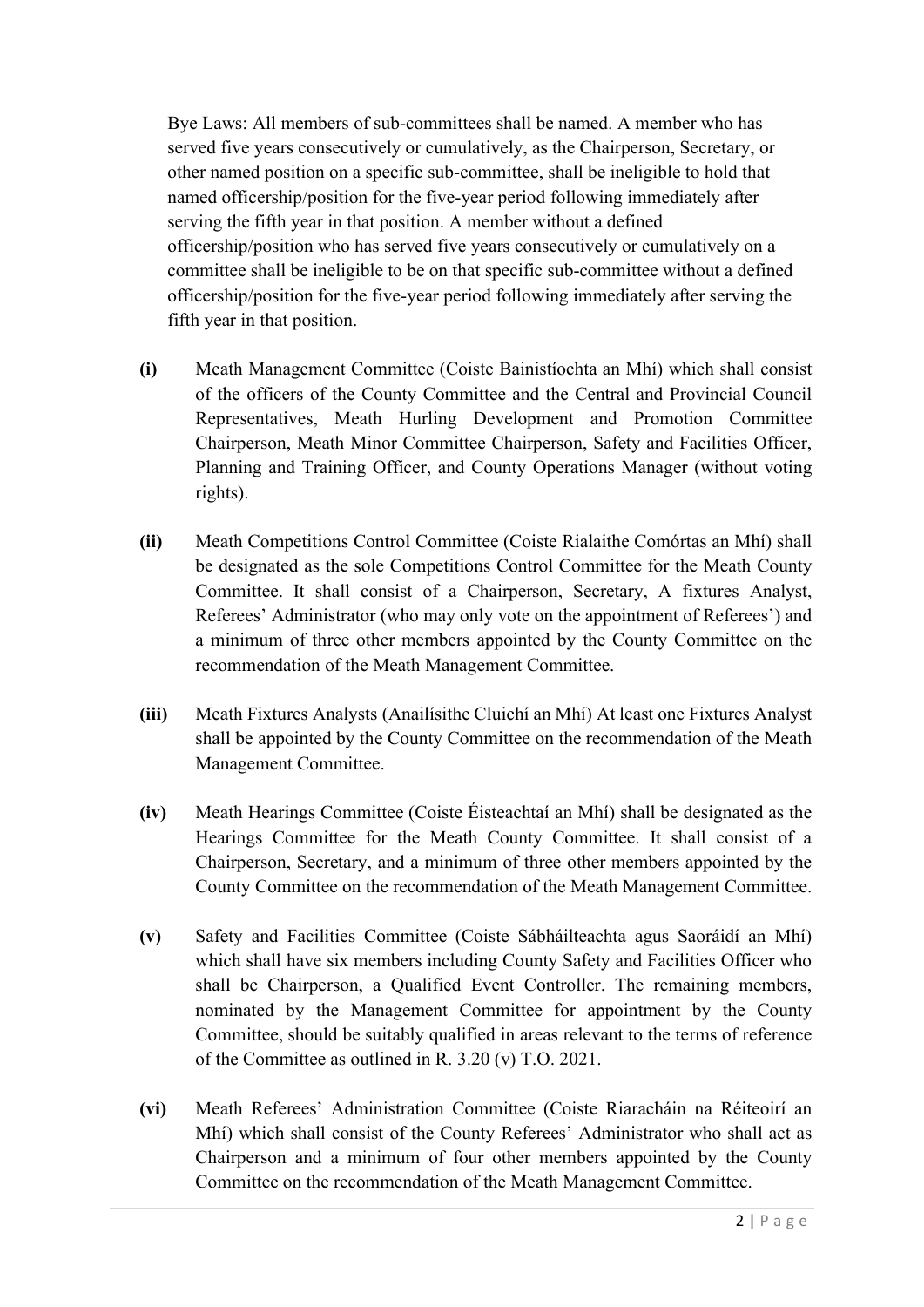- (vii) Meath Coaching and Games Development Committee (Coiste Cóitseála agus Forbartha Cluichí an Mhí) which shall consist of the Coaching Officer who shall act as the Chairperson, the Games Manager who shall act as the Secretary and a minimum of three other members appointed by the County Committee on the recommendation of the Meath Management Committee.
- (viii) Meath Cultural Committee (Coiste Cultúrtha an Mhí) which shall consist of the County Officer for Irish Language and Culture who shall act as the Chairperson and a minimum of four other members appointed by the County Committee on the recommendation of the Meath Management Committee.
- (ix) Meath Public Relations/Marketing Committee (Coiste um Chaidreamh Poiblí/Margaíochta an Mhí) which shall consist of the County PRO who shall act as the Chairperson and a minimum of four other members appointed by the County Committee on the recommendation of the Meath Management Committee.
- (x) Meath Youth Planning Committee (Coiste Pleanála Óige an Mhí) which shall consist of the County Vice-Chairperson who shall act as the Chairperson, County Children's Officer who shall act as the Secretary, and the Chairperson & Secretary of the Meath Minor Committee (Coiste Mionúir an Mhí), Chairperson & Secretary of the Meath Youth Committee (Coiste na nÓg an Mhí), and Chairperson  $\&$ Secretary of the Meath Go Games Committee (Coiste Go Games an Mhí).
- (xi) Meath Finance Sub-Committee (Fochoiste Airgeadais an Mhí) which shall consist of the County Treasurer who shall act as the Chairperson, County Assistant Treasurer who shall act as the Secretary, Central Council Representative, and a minimum of two other members appointed by the County Committee on the recommendation of the Meath Management Committee.
- (xii) Meath Information Technology Committee (Coiste Teicneolaíochta Faisnéise) which shall consist of the County I.T. Officer who shall act as the Chairperson and a minimum of four other members appointed by the County Committee on the recommendation of the Meath Management Committee.
- (xiii) Meath Teams Management and Panels Sub-Committee (Fochoiste Bainistíochta agus Phainéil na bhFoirne an Mhí) Membership of this sub-committee shall be detailed in the Players'/Manager's Charter which shall be submitted to the Central Council by January 31st each year. Rule 3.20 T.O. 2021
- (xiv) Meath Health and Well-Being Committee (Coiste Sláinte agus Folláine) which shall consist of a minimum of five members appointed by the County Committee on the recommendation of the Meath Management Committee.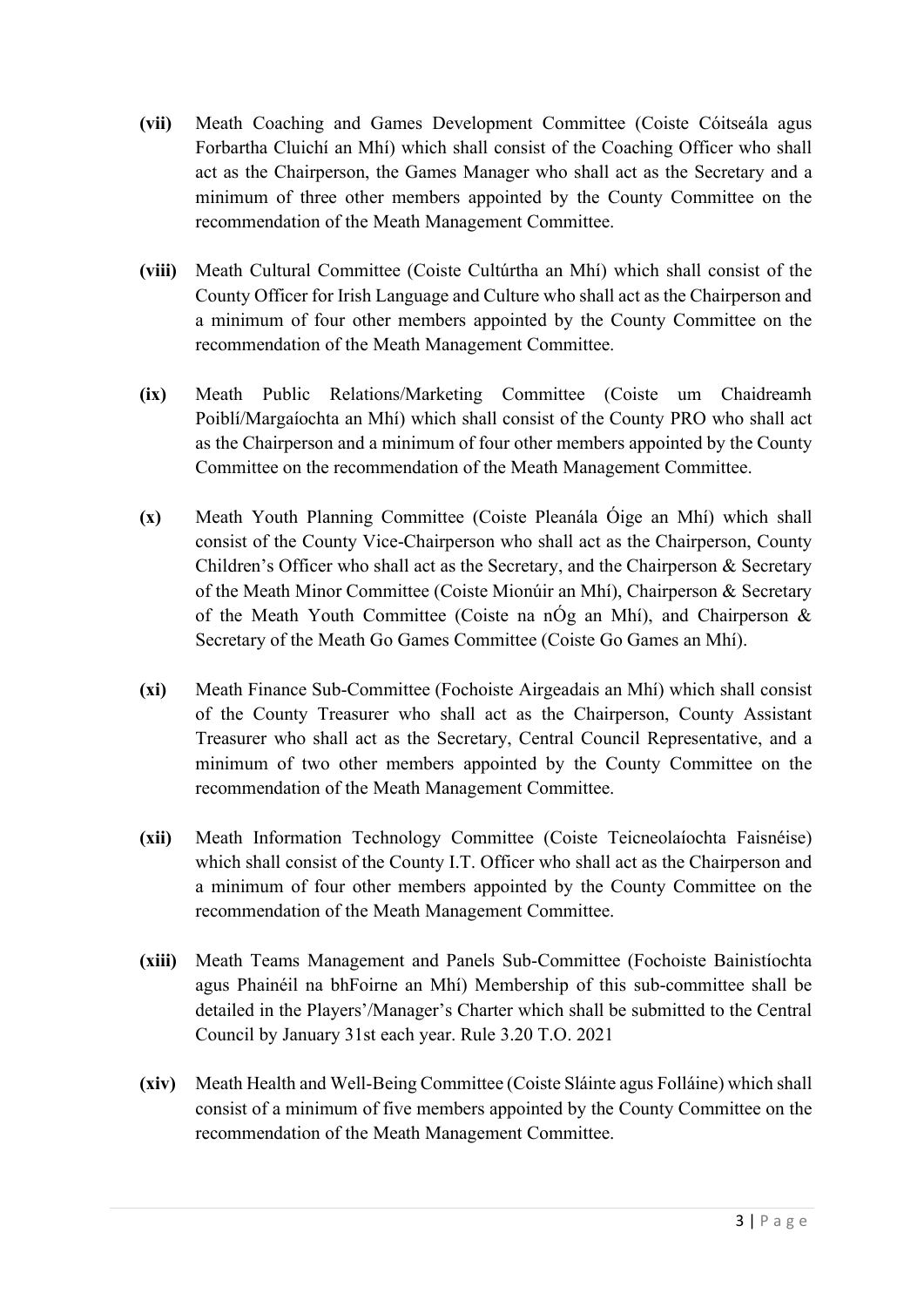- (xv) Planning and Training Committee (Coiste Pleanála agus Oiliúna) shall consist of five members, the Chairperson of which shall be the County Planning and Training Officer. All members shall, upon appointment, complete the necessary training as prescribed by The National Officer Development Committee and Club and County Planning Committee.
- (xvi) Audit and Risk Committee (Coiste Iniúchta agus Riosca) shall consist of no more than five named members including a Chairperson nominated by the Management Committee and approved by the Provincial Audit and Risk Committee and up to four members nominated by the Management Committee. The Treasurer shall not be a member.

In accordance with Rule 3.19 T.O. 2021 the County Committee shall appoint the following Sub-Committees whose powers and functions shall be as outlined in these Bye-Laws. (These committees shall meet at least once every three months).

- 5. There shall be a Meath Post-Primary Schools' Committee (Coiste Iarbhunscoileanna an Mhí) which shall consist of a Chairperson, Secretary and a minimum of three other members appointed by the County Committee on the recommendation of the Meath Management Committee and one representative of each affiliated Post-Primary School in County Meath. The Meath Post-Primary Schools' Committee shall (a) Liaise with the County Committee (b) Advise the County Committee in relation to all Post-Primary GAA matters.
- 6. There shall be a Meath Hurling Development and Promotion Committee (Coiste na Mí do chur chun cinn agus forbairt na hIománaíochta) consisting of one named representative from each affiliated club that participates in adult hurling championships together with appointed officers appointed as per Rule 3.19 T.O. 2018. The Hurling Development and Promotion Committee shall (a) Liaise with the County Committee (b) Advise the County Committee in relation to all hurling matters.
- 7. There shall be a Meath Youth Committee (Coiste na  $n\dot{O}g$  an Mhí) consisting of one named representative from each affiliated club that participates in football and/or hurling competitions at U-12, U-13, and U-14 level, together with appointed officers appointed as per Rule 3.19 T.O. 2018.

The Meath Youth Committee shall (a) Liaise with the County Committee (b) Advise the County Committee in relation to all U-12, U-13, and U-14 football and hurling matters.

There shall be a Meath Go Games Committee (Coiste Go Games an Mhí) consisting of one named representative from each affiliated club that participates in football and/or hurling competitions at U-7, U-8, U-9, U-10, and U-11 level, together with appointed officers appointed as per Rule 3.19 T.O. 2018.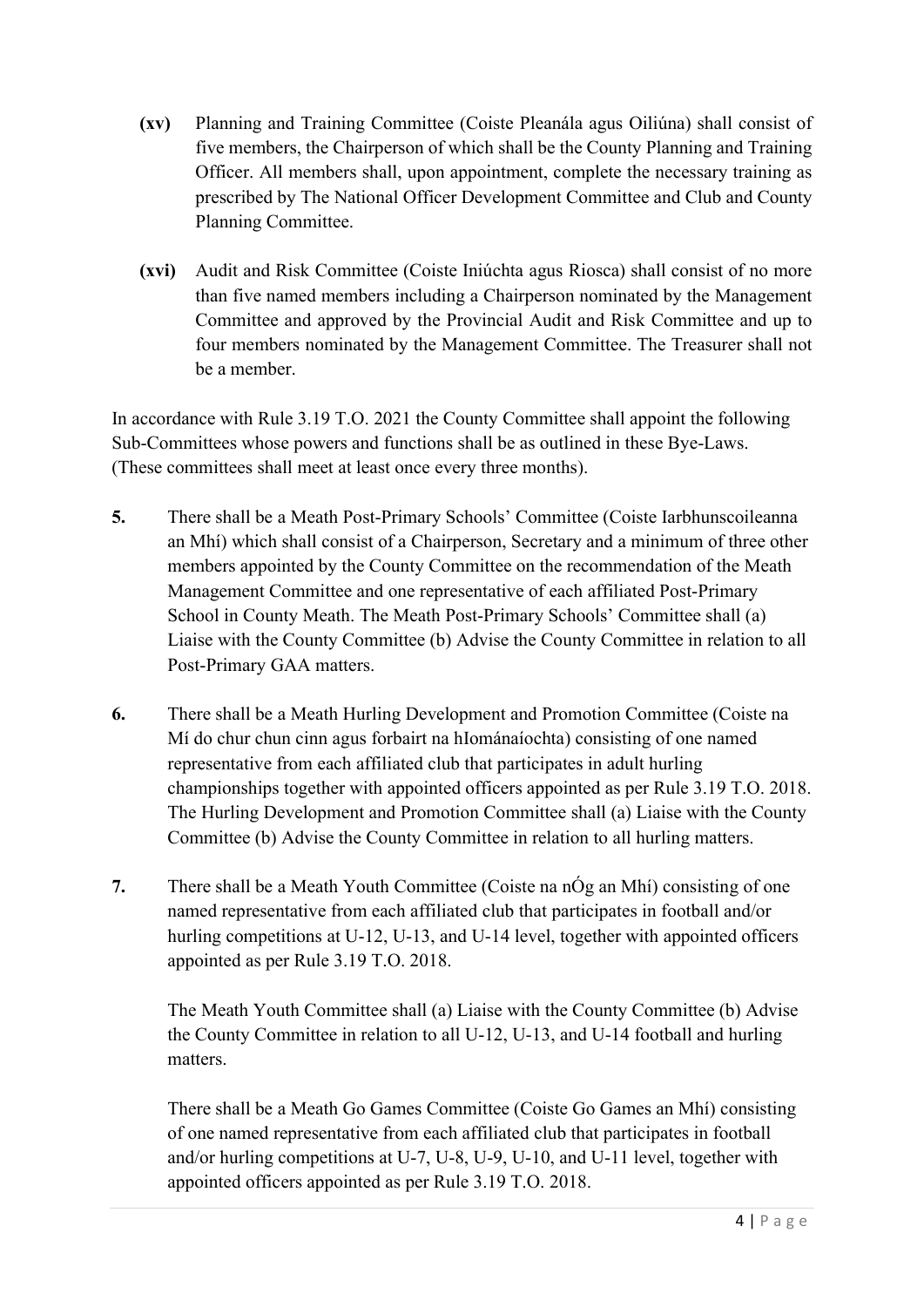The Go Games Committee shall (a) Liaise with the County Committee (b) Advise the County Committee in relation to all U-7, U-8, U-9, U-10, and U-11 football and hurling matters.

8. There shall be a Meath Minor Committee (Coiste Mionúir an Mhí) consisting of one named representative from each affiliated club that participates in football and/or hurling competitions at U-15, U-16, and U-17 level, together with appointed officers appointed as per Rule 3.19 T.O. 2018.

The Meath Minor Committee shall (a) Liaise with the County Committee (b) Advise the County Committee in relation to all U-15, U-16, and U-17 football and hurling matters. All committees must meet at least once a quarter.

- 9. (a) The Meath County Committee shall delegate consideration of transfers to play applications to the Meath County Competitions Control Committee.
	- (b) All transfers shall be referred to Meath County Competitions Control Committee by the Meath County Committee as per Rule 6.5 T.O. 2021.
	- (c) The Meath County Competitions Control Committee will process all signed and unsigned transfer, applications per Rule 6.5 Official Guide and this Bye-Law.
	- (d) All transfer applications must be presented by the applicant to their current club for approval prior to submitting the fully completed form to the Secretary of the Meath County Committee between 1st-31st January each year.
	- (e) A player who has not played with a club for 48 weeks may submit one transfer application per year at any time during the year using the process outlined above.
- 10. (a) As per Rule 6.8 (c), The County Committee shall delegate consideration of permission to play and approval applications to the Meath County Competitions Control Committee.
	- (i) A player from a GAA Club that participates only in Gaelic football competitions may request approval to play hurling with another GAA Club, provided that a fully completed approval form is signed by the player and the Secretary of both Clubs.
	- (ii) A player from a GAA Club that participates only in hurling competitions may request approval to play Gaelic football with another GAA Club, provided that a fully completed approval form is signed by the player and the Secretary of both Clubs.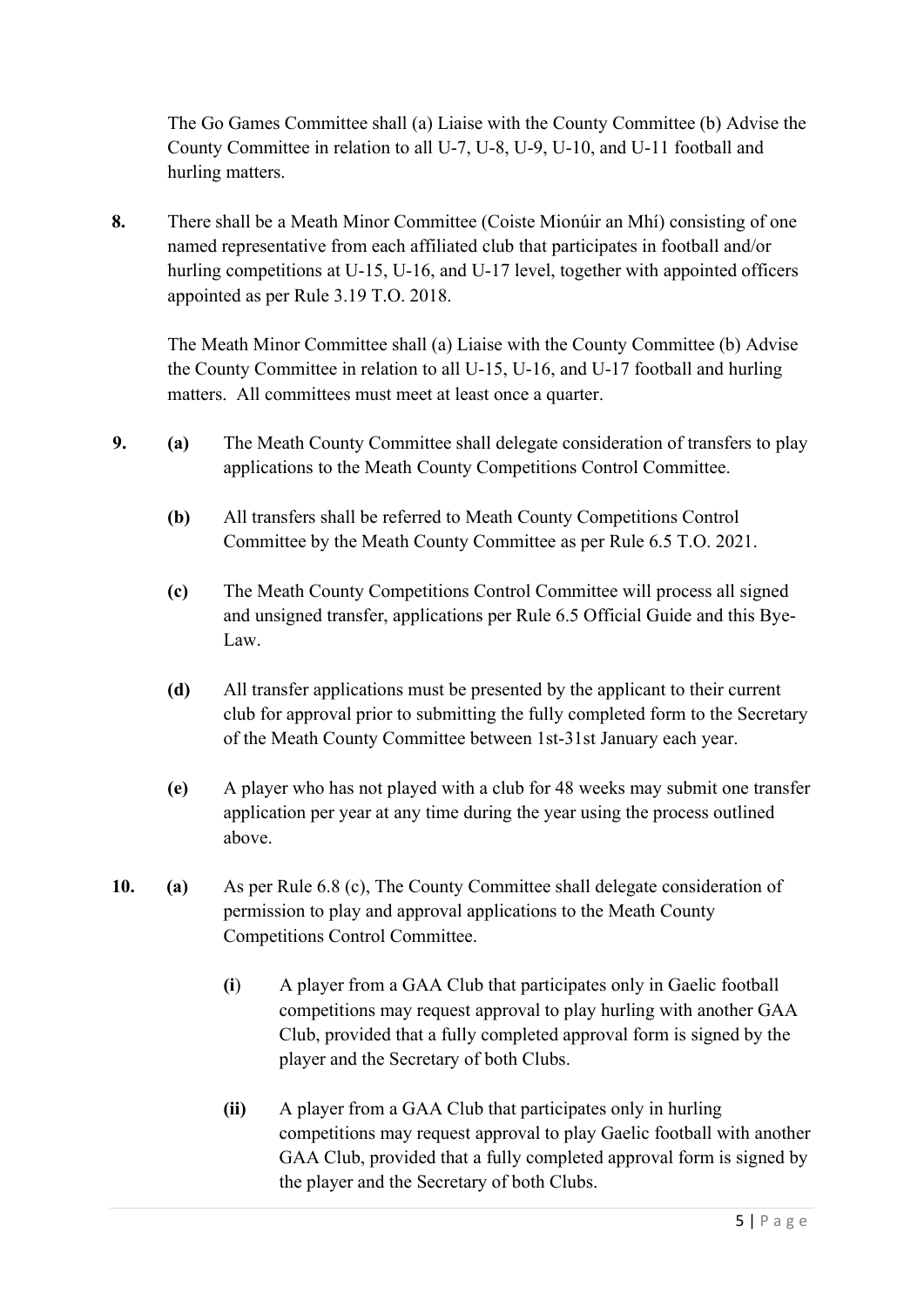- (b) (i) An approval form must be submitted to the Secretary of the Meath County Committee between 1st-31st January each year. The Meath County Competitions Control Committee will process approval applications per Rule 6.8 Official Guide and this Bye-Law. If granted it shall not be necessary to renew permission annually. An appeal against the decision of the Meath County Competitions Control Committee may be made in writing by the aggrieved party to the Meath County Hearings Committee within 3 days of receipt of the notification of the decision.
- (c) Players of a GAA Club without an affiliated Under 21/20, Minor, or younger age grade team, may apply to play with another GAA Club or Independent Team subject to Rule 6.8.
	- (i) This application must be submitted to the Secretary of the Meath County Committee. The Meath County Competitions Control Committee will process applications per Rule 6.8 Official Guide and this Bye-Law.
	- (ii) Applications will not be approved where competition grading is already completed.
	- (iii) If granted, permission will be for one-year only.
	- (iv) An appeal against the decision of the County Competitions Control Committee may be made in writing by the aggrieved party to the Meath County Hearings Committee within 3 days of receipt of the notification of the decision.
- 11. A person seeking to become a member of the Association shall be restricted to joining a club in the Catchment area of their permanent residence, except as outlined in these Byelaws or the Official Guide.

The catchment area for each club is defined by the Meath County Committee as the area within the Roman Catholic Church parish boundaries as of January  $1<sup>st</sup> 2000$ .

All previous and subsequent agreements made by the Leinster and Central Council shall not be altered by this Byelaw and shall take precedence.

Applications must be submitted in writing to the Secretary of the Meath County Committee to become a member of a club outside the Catchment area between 1st-31st January each year.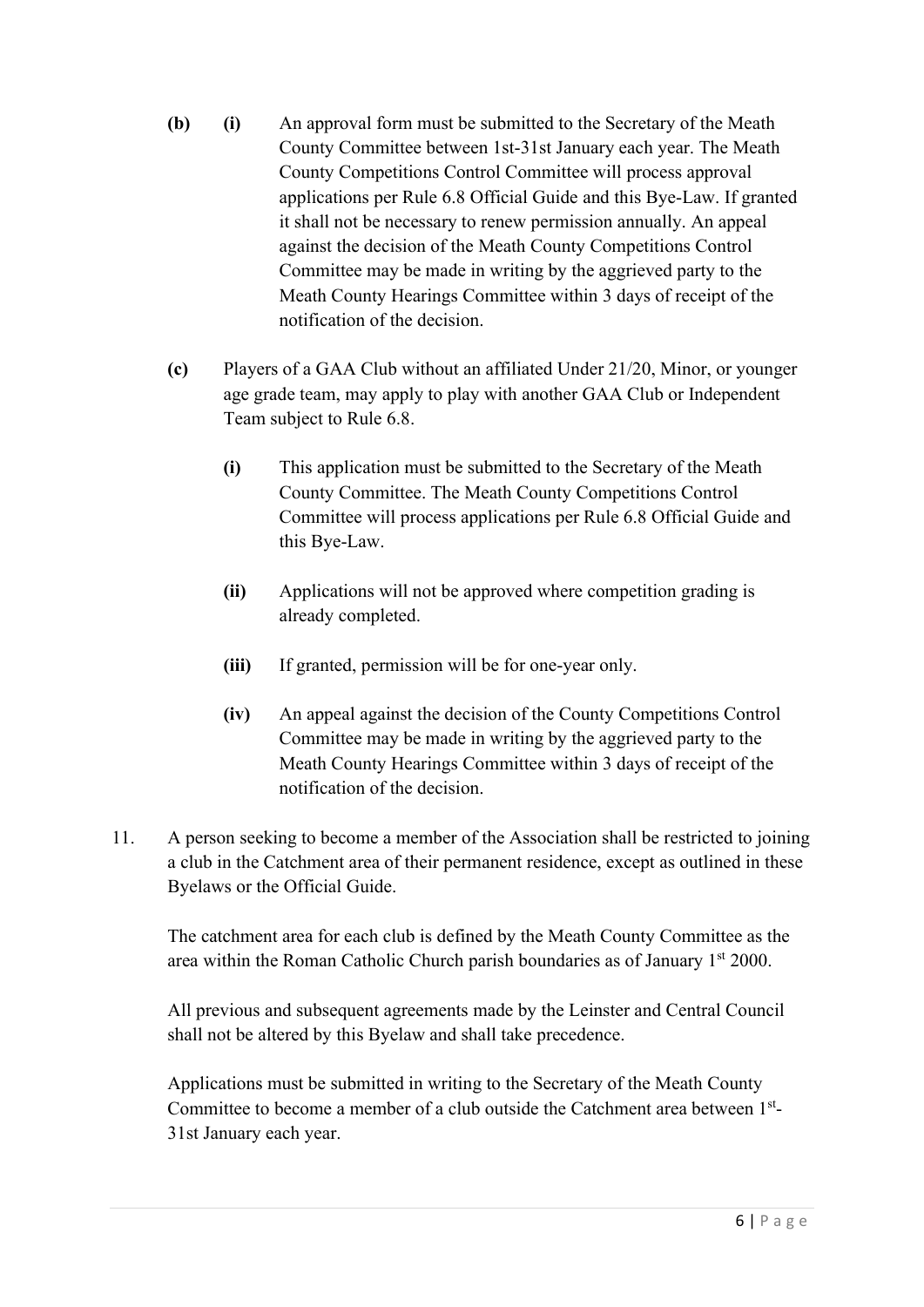The County Competitions Control Committee may grant permission to become a member of a club outside the catchment area in:

(a) rare or exceptional circumstances after requesting submissions from all club(s) within the catchment area,

or

(b) where the application includes written approval from all club secretaries in the catchment area.

An appeal against the decision of the County Competitions Control Committee may be made in writing by the aggrieved party to the Meath County Hearings Committee within 3 days of receipt of the notification of the decision.

### For the purposes of this Bye law:

- (a) The Parish of Donore and Rosnaree plus that part of Ballsgrove Parish in Drogheda which is southwest of Matthew's Lane and Marley's Lane shall be recognised as one parish for G.A.A. purposes in Meath.
- b) The Parish of Laytown-Mornington, together with the part of St. Mary's Parish, Drogheda, which lies in county Meath, plus the area in St. Mary's Parish, Drogheda which was ceded by Louth County Committee C.L.G., to Meath County Committee C.L.G. as sanctioned in Leinster Council Agreement of 1979, shall be recognised as one Parish unit for G.A.A. purposes in Meath C.L.G., as and from Sunday 7th September 1986.

### 12. Grading of Clubs and Players:

Clubs shall submit a list of top players to Meath CCCC by a date designated by the Meath CCC that determines championship eligibility, in line with the stipulation's set out below.

Clubs with a senior football team shall submit the names of top 13 players registered in the current year who are ineligible to play in the Premier Championship competitions for second teams.

Clubs with an Intermediate football team shall submit the names of top 10 players registered in the current year who are ineligible to play in the Premier Championship competitions for second teams.

Clubs with a junior football team shall submit the names of top 8 players registered in the current year who are ineligible to play in the Premier Championship competitions for second teams.

That the top 13 players for senior football team, the top 10 players for intermediate football team and the top 8 for junior football team is superseded by the starting 15 in the opening championship game in the relevant championship grade.

The lists should include the names of at least 8 players that played a part in the last first team championship game for senior clubs, 6 players that played a part in the last first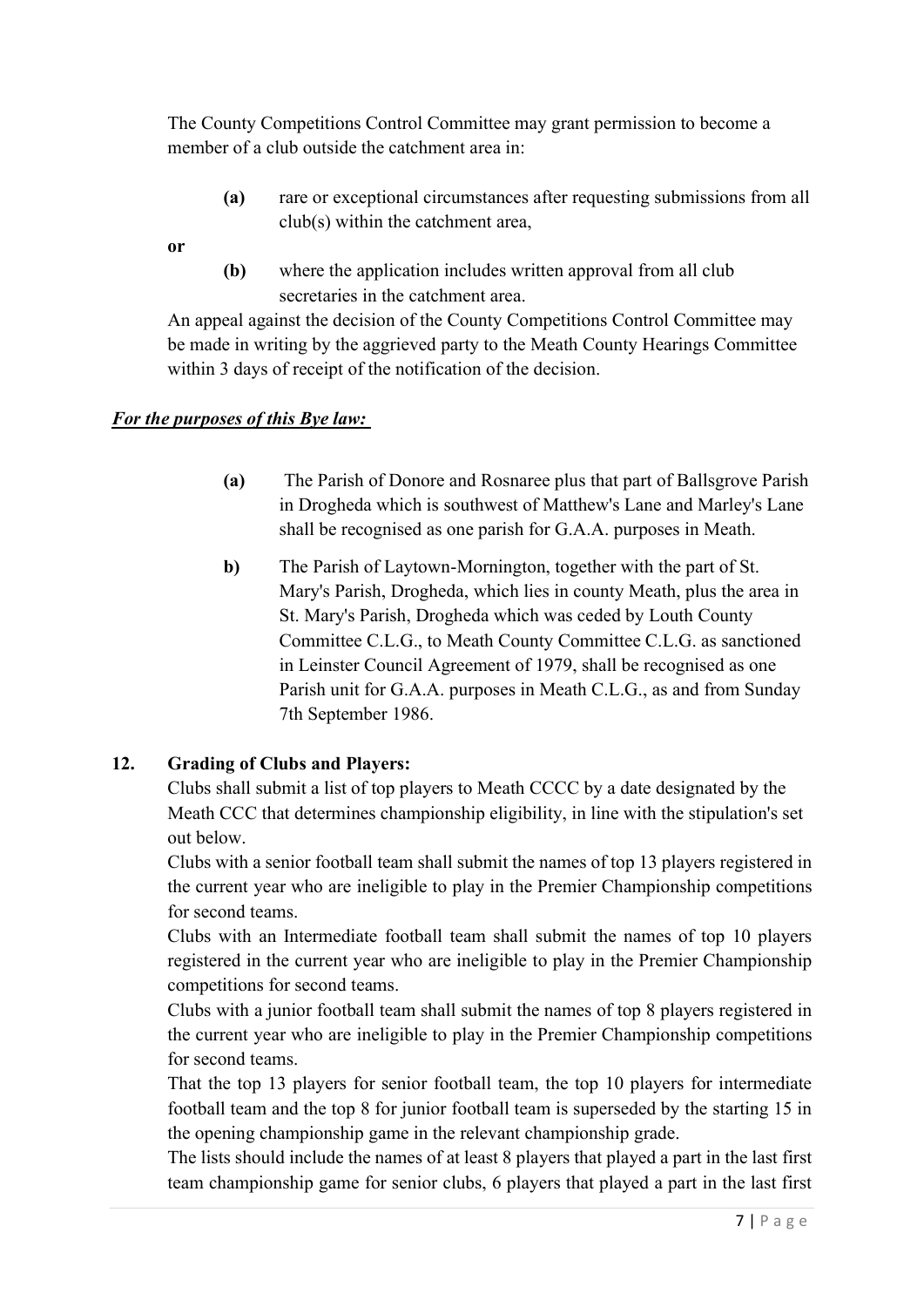team championship game for intermediate clubs, 5 players that played a part in the last first team championship game for junior clubs. The list should not include any players known to have emigrated or retired. No player who has played any League or Championship game for the Meath Senior Football team for the current year or the previous two years will be eligible to play in the Premier Championship.

Clubs with multiple hurling teams shall forward a list of their Top 8 players who can only play hurling championship for their clubs first team. Where a club has a third/fourth championship hurling team, a second/third Top 8 player list shall also be supplied to the CCCC. Players on the second/third list shall not have played a higher grade of championship in the previous year. Clubs/Players may make an application for regrading exceptions to the Meath CCCC for decision, and which may be appealed to the Meath Hearings committee in accordance with Rule 6.20 TO 2021.

#### 13. Nominations and Motions for Annual Convention

- (a) No later than two weeks before the date of the Meath Annual Convention and following the receipt of Nominations and Motions from clubs; the Meath Management Committee shall, following examination and assessment of nominations and motions, issue them to each club.
	- (i) A list of nominations for each position (excluding those who are ineligible due to the five-year rule, non-membership. invalid membership, or any other legitimate reason, and those who have not confirmed in writing to the County Secretary) will be sent to Clubs, following confirmation with nominees that they are allowing their name to go forward at the Meath Annual Convention.
	- (ii) A list of motions, bye-laws, or amendments to same, and proposed regulation changes which are in order shall be included in their correct category i.e., as motions affecting the Official Guide, Bye-Laws, or Regulations.
- (b) When a motion, bye-law, or amendment(s) to same, or proposed regulation change are received by the Meath County Committee by the closing date and are found to be out of order, the County Secretary will contact the proposing club and advise them of same with a brief outline of the reason(s) why it is out of order. It will then be up to the relevant club to correct the motion and to resubmit it by a date given by the County Secretary. This is to allow the County Secretary to issue all motions that to clubs that are in order, no later than two weeks before the Meath Annual Convention. Only correction of motions will be allowed in this process – no new motions can be submitted.